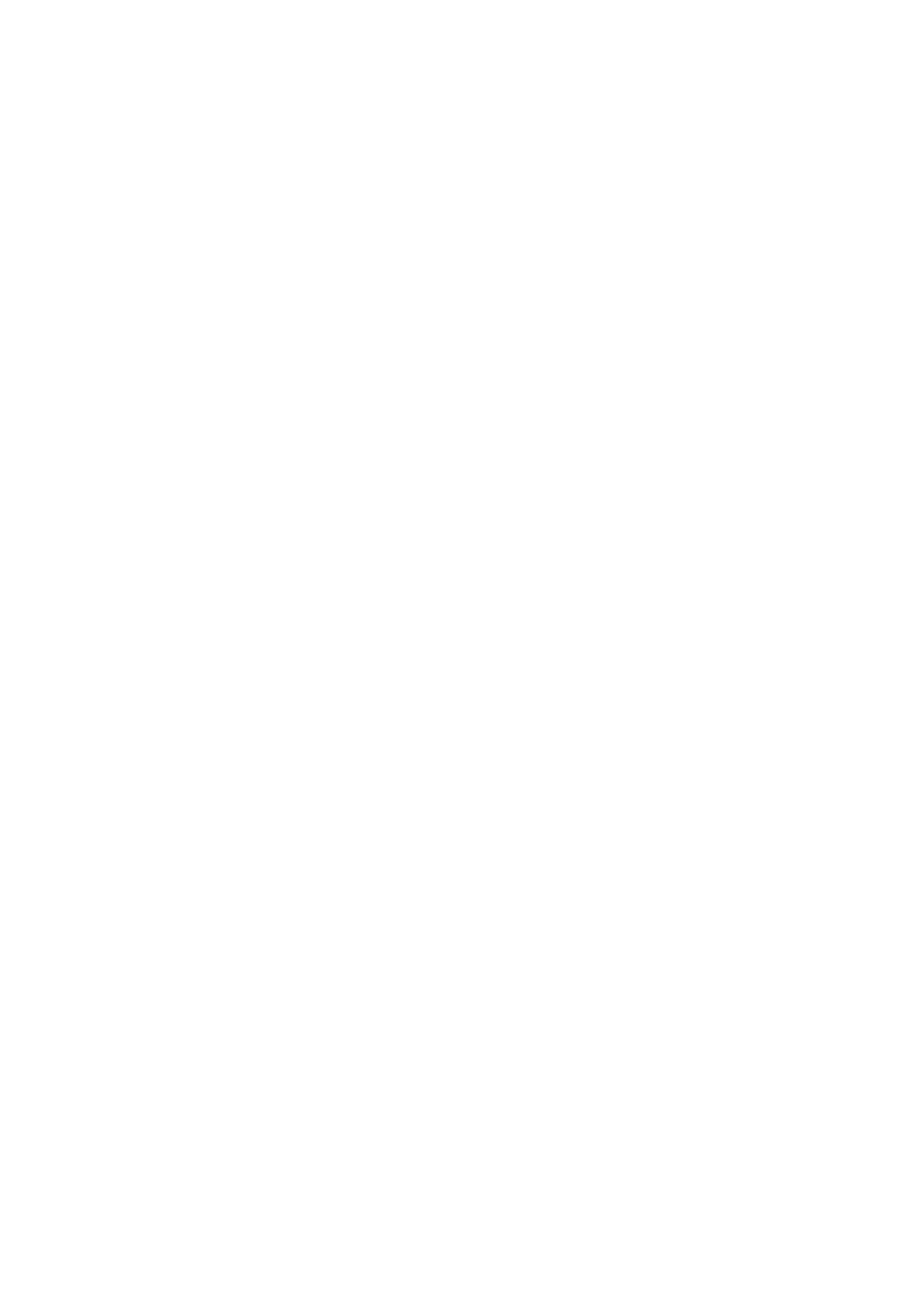# **Petroleum and Geothermal Energy Resources Regulations 1987**

# **Contents**

| 1.<br>1A. | Citation<br>Terms used                            |   |
|-----------|---------------------------------------------------|---|
| 2.        | Time prescribed (Act s. $17(4)$ )                 |   |
| 3.        | Fees and rates prescribed                         |   |
| 4.        | Form of instrument of transfer prescribed         |   |
|           | (Acts. 72(3)(a))                                  | 3 |
| 5.        | Particulars prescribed (Act s. $75(4)(b)$ )       |   |
| 8.        | Taxes etc. prescribed (Act s. 144A federal duty)  |   |
| 9.        | Australian datum prescribed etc. (Act s. $8(1)$ ) | 6 |
| 10.       | Position on Earth, reference to in instruments    |   |
|           | operating on or after 16 Dec 2000                 |   |
| 11.       | Datum prescribed (Act s. 27(4))                   |   |
| 12.       | Transitional provision: operation of r. 3         |   |
|           | Schedule 1 — Prescribed fees                      |   |

# **Schedule 2**

### **Notes**

| Compilation table            | 13 |
|------------------------------|----|
| Uncommenced provisions table | 15 |
| Other notes                  | 15 |

# **Defined terms**

As at 20 May 2022 Version 03-m0-00 Page i Published on www.legislation.wa.gov.au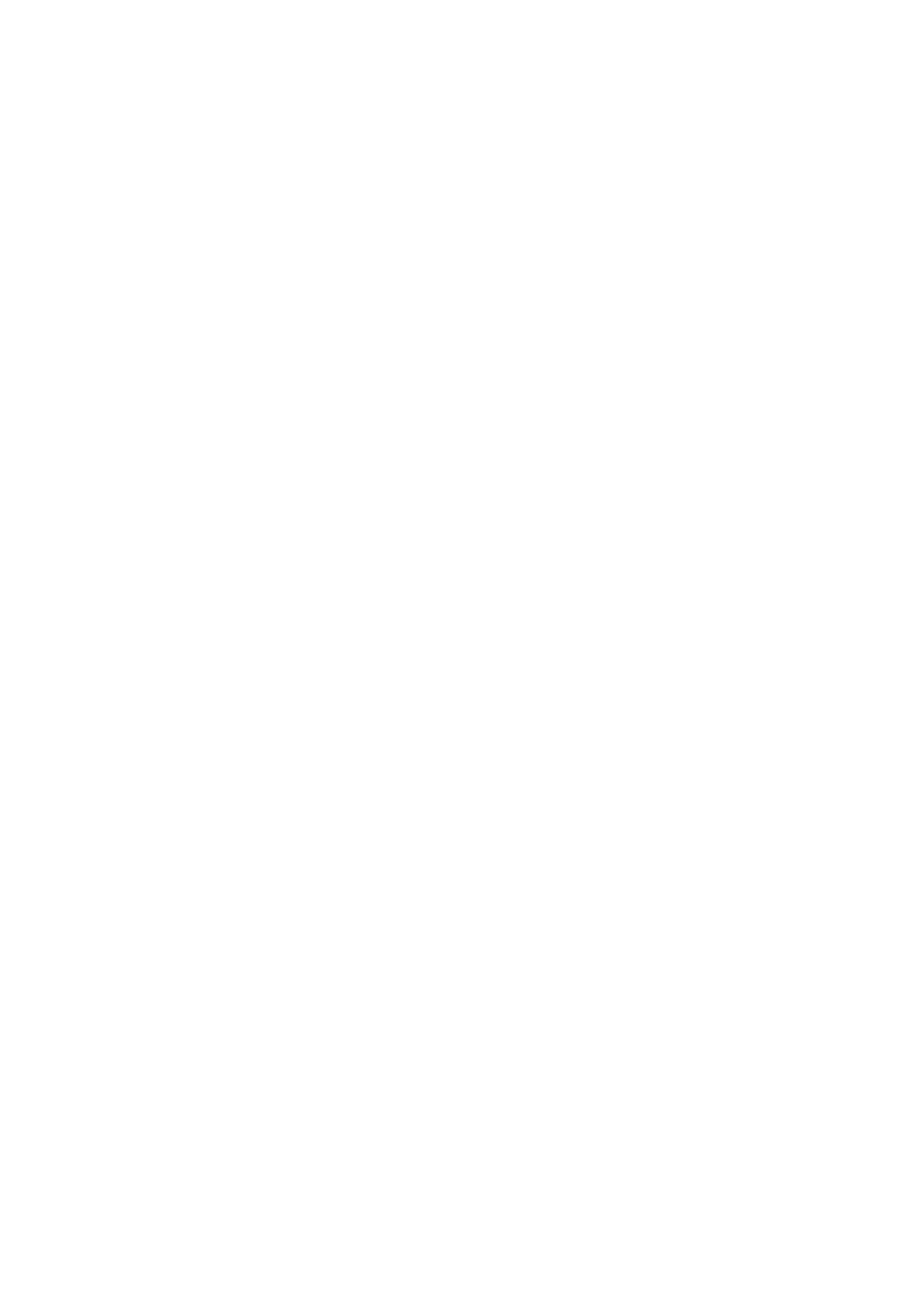Petroleum and Geothermal Energy Resources Act 1967

# **Petroleum and Geothermal Energy Resources Regulations 1987**

## **1. Citation**

These regulations may be cited as the *Petroleum and Geothermal Energy Resources Regulations 1987*.

*[Regulation 1 amended: Gazette 23 Jun 2009 p. 2471.]*

## **1A. Terms used**

In these regulations —

*AGD* means the Australian Geodetic Datum referred to in regulation 11;

*GDA* means the Geocentric Datum of Australia referred to in regulation 9.

*[Regulation 1A inserted: Gazette 15 Dec 2000 p. 7213.]*

# **2. Time prescribed (Act s. 17(4))**

The prescribed time for the purposes of section 17(4) of the Act  $is -$ 

(a) under section 17, 3 months from the day that the permittee, holder of the drilling reservation, lessee or licensee gives notice to the owner or occupier that the permittee, holder of the drilling reservation, lessee or

As at 20 May 2022 Version 03-m0-00 page 1 Published on www.legislation.wa.gov.au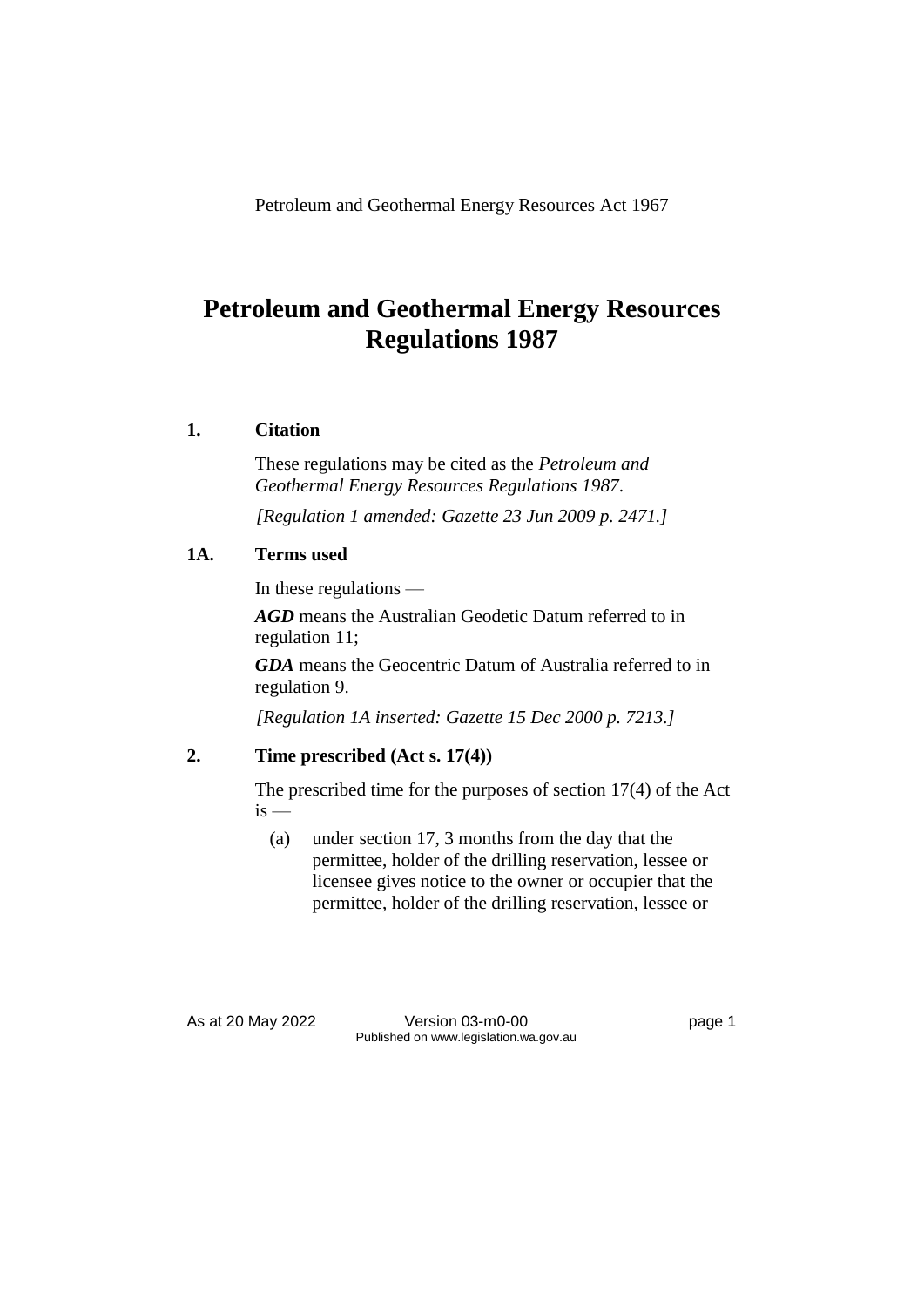licensee intends to commence operations on the private land; and

- (b) under section 18, 3 months from the day that the owner or occupier of the private land adjoining or in the vicinity of the land comprised in any permit, drilling reservation, lease or licence affected by the operations gives notice to the permittee, holder of the drilling reservation, lessee or licensee that the private land or improvements thereon has or have been injured or depreciated in value by the operations; and
- (c) under section 19, 3 months from the day that the owner or occupier of the private land gives notice to the permittee, holder of the drilling reservation, lessee or licensee that operations have caused further damage to the surface or to any improvements on the private land.

*[Regulation 2 amended: Gazette 28 Sep 1990 p. 5100; 23 Jun 2009 p. 2471-2.]* 

### **3. Fees and rates prescribed**

- (1) For the purposes of a provision of the Act specified in Column 2 of Schedule 1, the prescribed fee is the amount specified in Column 3 of that Schedule opposite to that provision.
- (2) For the purposes of section  $81(2)$  of the Act, the prescribed rate is a rate of \$149.00 per page.
- *[(3)-(5) deleted]*
	- (6) For the purposes of section 137(b) of the Act, the prescribed rate is a rate of \$919.00.
	- (7) For the purposes of section 137A of the Act, the prescribed rate is a rate of \$20 000.00.

page 2 Version 03-m0-00 As at 20 May 2022 Published on www.legislation.wa.gov.au

**r. 3**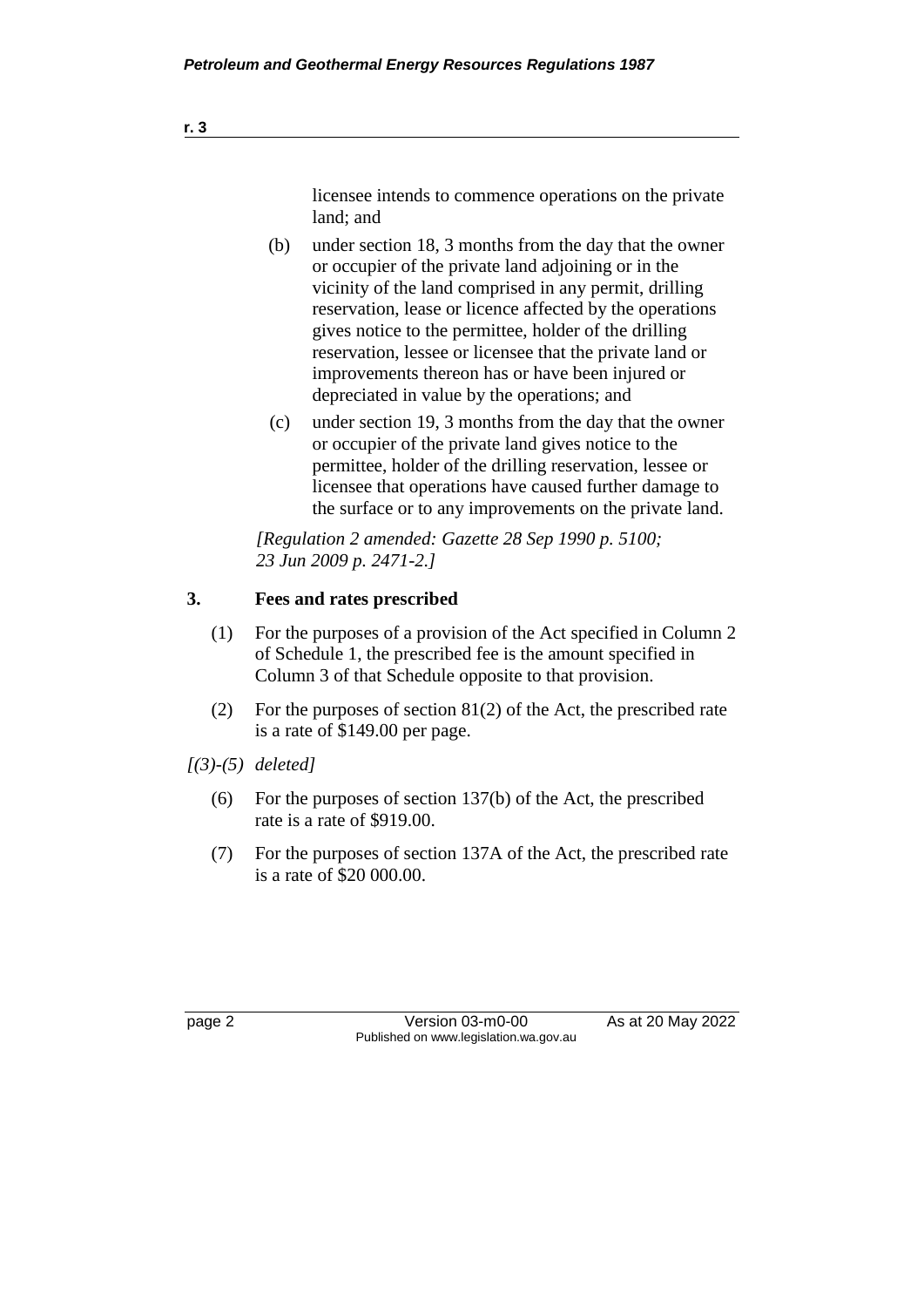(8) For the purposes of section 138 of the Act, the prescribed rate is a rate of \$17 400.00.

*[Regulation 3 inserted: Gazette 28 Sep 1990 p. 5100-1; amended: Gazette 22 Jul 1994 p. 3780; 27 Jun 2000 p. 3252; 28 Jun 2002 p. 3090-1; 28 Feb 2003 p. 669-70; 23 Jun 2009 p. 2472; 9 Feb 2010 p. 271; 11 May 2010 p. 1817; 16 Jul 2010 p. 3358; 1 Jul 2011 p. 2734-5; 12 Jun 2012 p. 2463; 25 Feb 2014 p. 499; 17 Jun 2014 p. 1982; 30 Jun 2015 p. 2344 and 2347; 24 Jun 2016 p. 2332; 23 Jun 2017 p. 3305; 25 Jun 2018 p. 2320; 18 Jun 2019 p. 2053; SL 2020/93 r. 14; SL 2021/85 r. 27.]* 

*[3A. Deleted: Gazette 23 Jun 2009 p. 2472.]*

### **4. Form of instrument of transfer prescribed (Act s. 72(3)(a))**

For the purposes of section 72(3)(a) of the Act, the prescribed form of an instrument of transfer is the form set out in Schedule 2.

*[Regulation 4 inserted: Gazette 28 Sep 1990 p. 5101.]* 

## **5. Particulars prescribed (Act s. 75(4)(b))**

- (1) For the purposes of section 75(4)(b) of the Act, the following particulars are prescribed —
	- (a) description and date of execution of the instrument evidencing the dealing referred to in section 75(4)(a) of the Act (in this subregulation referred to as the *dealing*);
	- (b) details of the title (including the type and number of the title) to which the dealing relates;
	- (c) full name and business address of each party to the dealing;
	- (d) details of the effect or effects, on registration, of the dealing specified in the relevant paragraph or paragraphs of section 75(1) of the Act;

As at 20 May 2022 Version 03-m0-00 Page 3 Published on www.legislation.wa.gov.au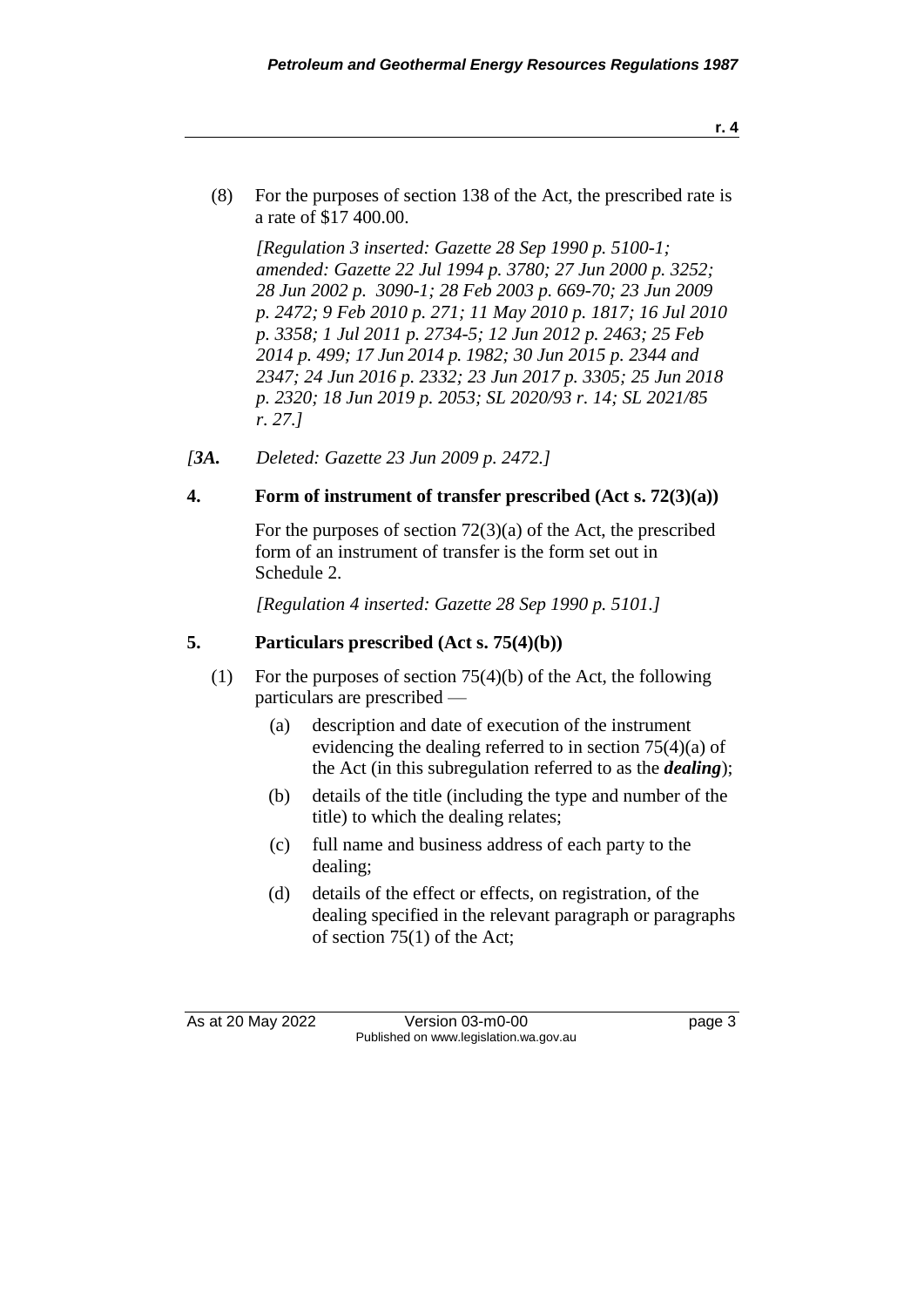| (e) | details of the interest or interests in the title of all parties<br>to the dealing $-$                                                                                                                                                                                                               |  |  |
|-----|------------------------------------------------------------------------------------------------------------------------------------------------------------------------------------------------------------------------------------------------------------------------------------------------------|--|--|
|     | before the registration of the dealing; and<br>(i)                                                                                                                                                                                                                                                   |  |  |
|     | in the event of approval of the dealing, after the<br>(ii)<br>registration of the dealing;                                                                                                                                                                                                           |  |  |
| (f) | in the case of a dealing to which section $4(5)(a)$ of the<br>Petroleum and Geothermal Energy Resources<br>(Registration Fees) Act 1967 applies, the value of the<br>consideration;                                                                                                                  |  |  |
| (g) | in the case of a dealing relating to an interest in a licence<br>to which section $4(5)(b)$ of the <i>Petroleum and</i><br><b>Geothermal Energy Resources (Registration Fees)</b><br>Act 1967 applies, the value of the interest;                                                                    |  |  |
| (h) | whether or not the parties to the dealing have made or<br>propose to make an application for the purposes of<br>section 4(7) of the <i>Petroleum and Geothermal Energy</i><br>Resources (Registration Fees) Act 1967;                                                                                |  |  |
| (i) | in respect of any related dealing in relation to which an<br>entry has been made in the Register or an application in<br>writing for approval by the Minister has been lodged<br>(whether before or after the day fixed under section $2(1)$ )<br>of the Acts Amendment (Petroleum) Act $1990^1$ ) — |  |  |
|     | description and date of execution of the<br>(i)                                                                                                                                                                                                                                                      |  |  |

- (i) description and date of execution of the instrument evidencing the dealing; and
- (ii) date of approval by the Minister (if appropriate); and
- (iii) registration number (if any).
- (2) In subregulation  $(1)$  —

*related dealing* means any dealing executed, before the execution of the instrument evidencing the dealing referred to in

page 4 Version 03-m0-00 As at 20 May 2022 Published on www.legislation.wa.gov.au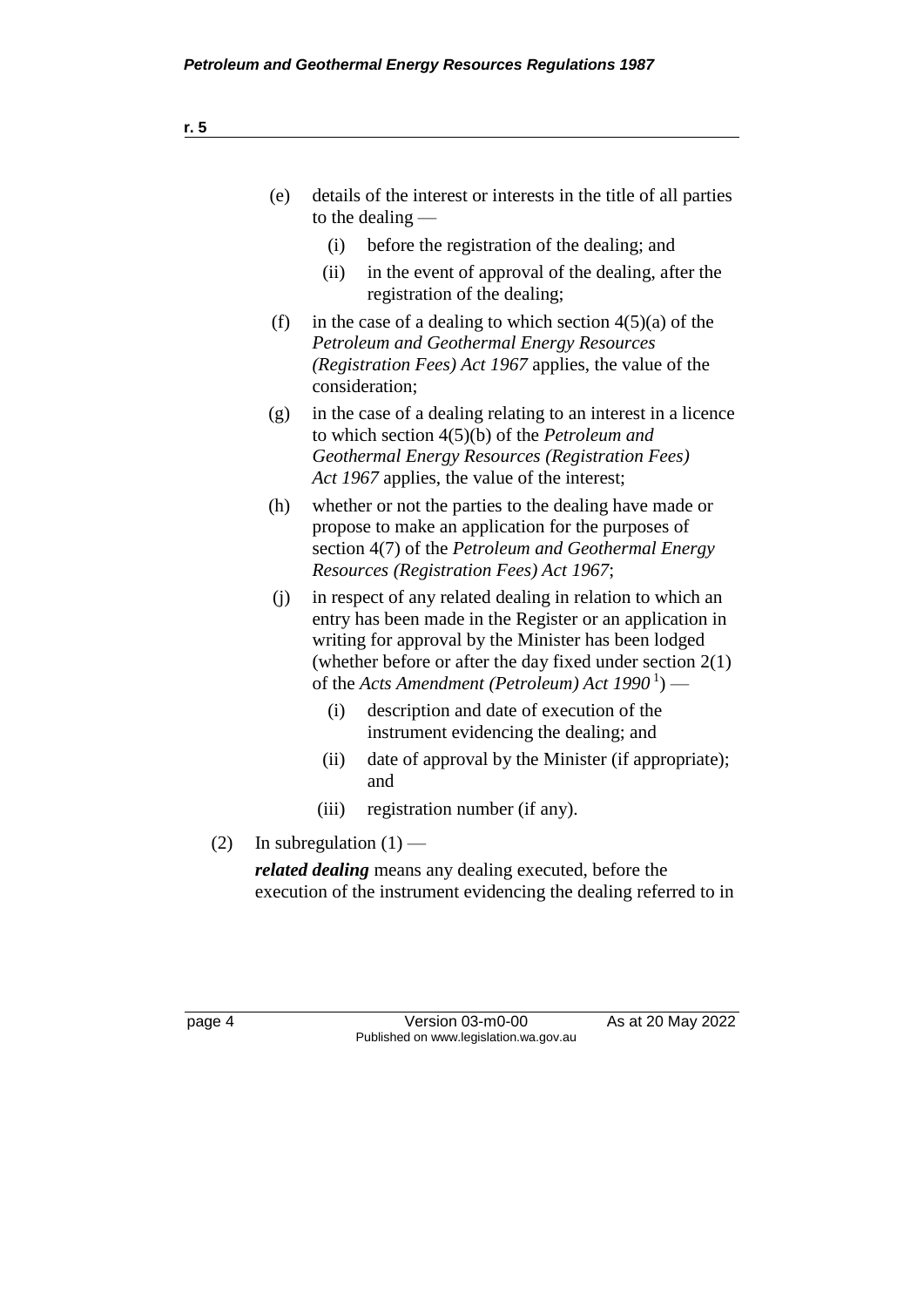subregulation  $(1)(a)$ , by some or all of the parties to that instrument —

- (a) that affects the title which is the subject of the dealing to which the instrument referred to in subregulation  $(1)(a)$ relates; and
- $(b)$  that
	- (i) creates or assigns an option to enter into the dealing referred to in subregulation  $(1)(a)$ ; or
	- (ii) creates or assigns a right to enter into the dealing referred to in subregulation  $(1)(a)$ ; or
	- (iii) is altered or terminated by the dealing referred to in subregulation  $(1)(a)$ ,

and includes any transaction in respect of which an instrument was registered under section 75 of the Act before the day fixed under section 2(1) of the *Acts Amendment (Petroleum) Act 1990* <sup>1</sup> .

*[Regulation 5 inserted: Gazette 28 Sep 1990 p. 5101-2; amended: Gazette 23 Jun 2009 p. 2472.]* 

*[6, 7. Deleted: Gazette 23 Jun 2009 p. 2472.]*

### **8. Taxes etc. prescribed (Act s. 144A** *federal duty***)**

The following imposts are excluded from the definition of *federal duty* in section 144A(3) of the Act —

- (a) all taxes, duties, fees, levies and charges already included in the purchase price of goods or services purchased by the permittee, holder of a drilling reservation, lessee or licensee;
- (b) departure tax;
- (c) fringe benefits tax;
- (d) deduction from salary or wages as required under the *Income Tax Assessment Act 1936* of the Commonwealth to enable income tax to be collected from employees by instalments;

As at 20 May 2022 Version 03-m0-00 Page 5 Published on www.legislation.wa.gov.au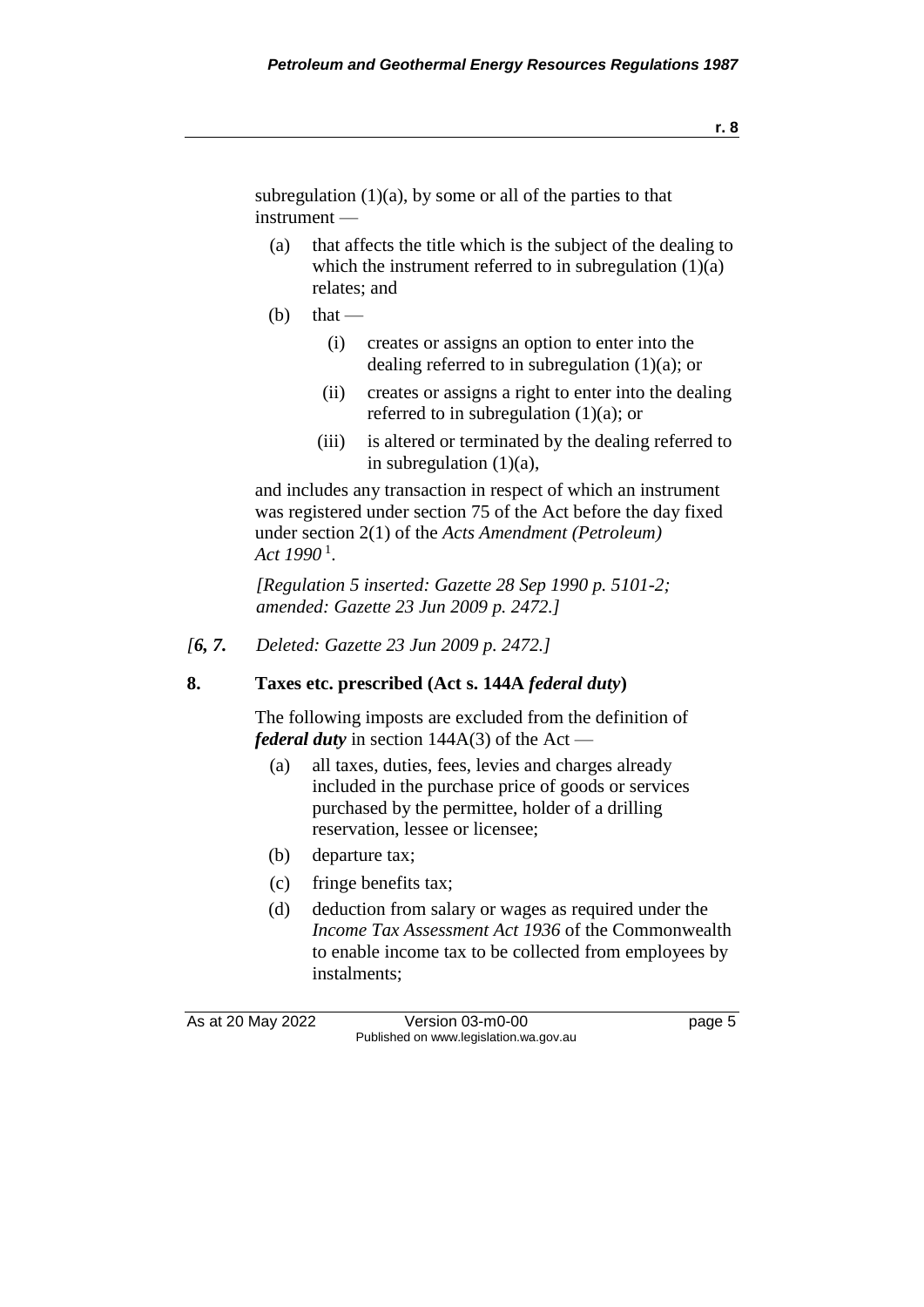- (e) deduction from prescribed payments as required under the *Income Tax Assessment Act 1936* of the Commonwealth to enable tax to be collected in respect of certain payments for work;
- (f) customs import duty;
- (g) aircraft landing charge;
- (h) training guarantee charge;
- (i) superannuation guarantee charge;
- (j) contributions under Part 4.2 of the *Higher Education Funding Act 1988* of the Commonwealth.

*[Regulation 8 inserted: Gazette 20 May 1994 p. 2124-5.]* 

#### **9. Australian datum prescribed etc. (Act s. 8(1))**

- (1) Subject to regulation 11, the GDA is the prescribed Australian datum for the purposes referred to in section 8(1) of the Act.
- (2) The reference ellipsoid for the GDA is the Geodetic Reference System 1980 (*GRS80*) ellipsoid with a semi-major axis of 6 378 137 m exactly and an inverse flattening (l/f) of 298.257 222 101.
- (3) The reference frame for the GDA is realised by the coordinates of the following Australian Fiducial Network geodetic stations referred to the GRS80 ellipsoid determined within the International Earth Rotation Service Terrestrial Reference Frame 1992 (ITRF92) at the epoch of 1994.0 —

| No.    | <b>Name</b>             | <b>South latitude</b>      | <b>East longitude</b>       | Ellipsoidal<br>height |
|--------|-------------------------|----------------------------|-----------------------------|-----------------------|
| AU 012 | Alice<br><b>Springs</b> | $23^{\circ}$ 40' 12.44592" | $133^{\circ}$ 53' 07.84757" | 603.358 m             |
| AU 013 | Karratha                | $20^{\circ}$ 58' 53.17004" | $117^{\circ}$ 05' 49.87255" | $109.246 \text{ m}$   |
| AU 014 | Darwin                  | $12^{\circ}$ 50' 37.35839" | $131^{\circ}$ 07' 57.84838" | $125.197 \text{ m}$   |
| AU 015 | Townsville              | $19^{\circ}$ 20' 50.42839" | 146° 46' 30.79057"          | 587.077 m             |
| AU 016 | Hobart                  | $42^{\circ}$ 48' 16.98506" | $147^{\circ}$ 26' 19.43548" | $41.126 \text{ m}$    |

page 6 Version 03-m0-00 As at 20 May 2022 Published on www.legislation.wa.gov.au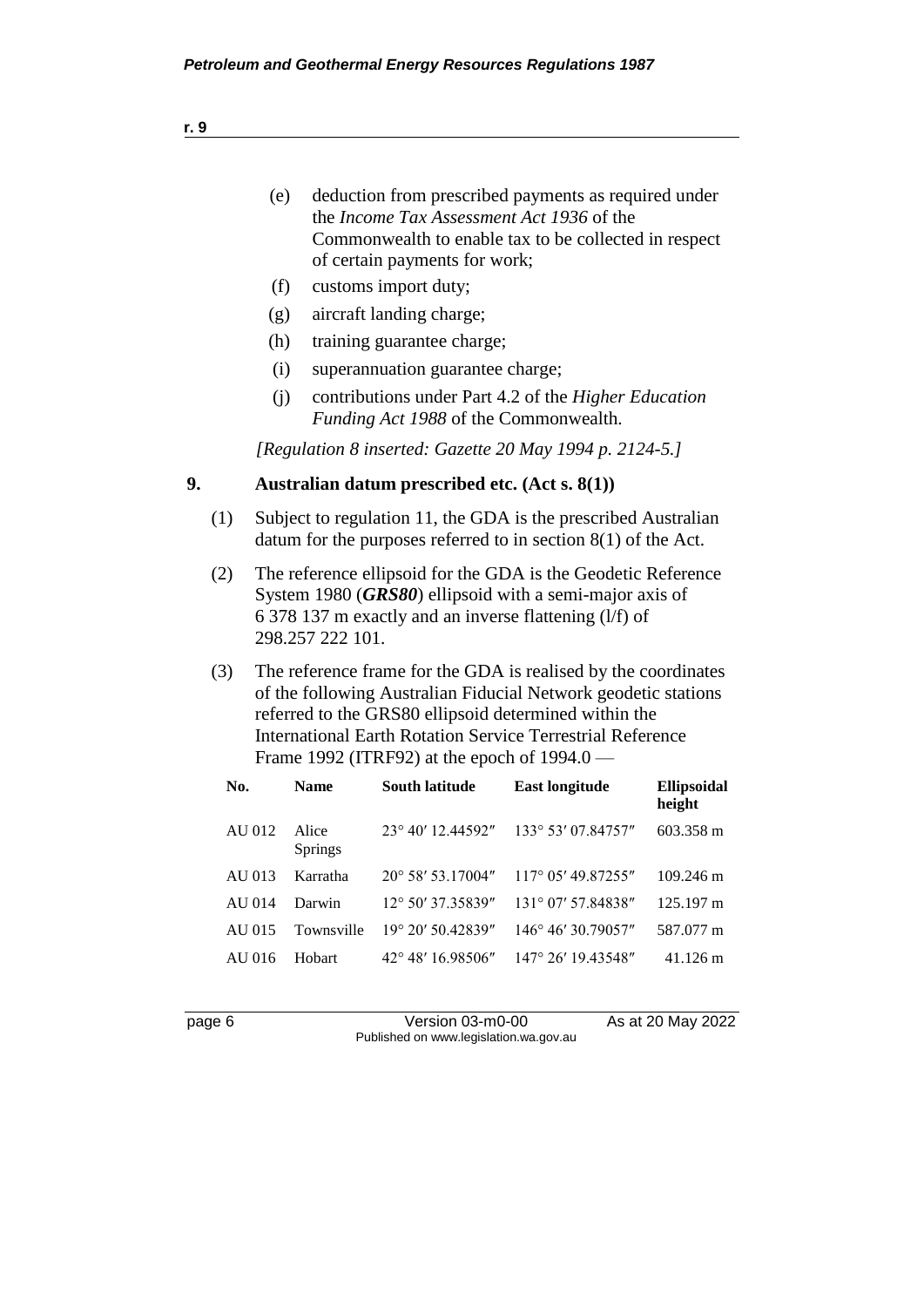| No.                                                      | <b>Name</b> | <b>South latitude</b>      | <b>East longitude</b>                         | Ellipsoidal<br>height |
|----------------------------------------------------------|-------------|----------------------------|-----------------------------------------------|-----------------------|
| AU 017                                                   | Tidbinbilla |                            | 35° 23′ 57.15627″ 148° 58′ 47.98425″          | 665.440 m             |
| AU 019                                                   | Ceduna      | $31^{\circ}$ 52' 00.01664" | 133° 48′ 35.37527″                            | 144.802 m             |
| AU 029                                                   | Yaragadee   |                            | $29^{\circ}$ 02' 47.61687" 115° 20' 49.10049" | 241.291 m             |
| [Regulation 9 inserted: Gazette 15 Dec 2000 p. 7213-14.] |             |                            |                                               |                       |

### **10. Position on Earth, reference to in instruments operating on or after 16 Dec 2000**

- (1) A reference (a *GDA reference*) in an instrument under the Act or these regulations that comes into force on or after the commencement day to the position on the surface of the Earth of a graticular section or block (including a block constituted as provided by section 135 of the Act) is to be made by reference  $to$ 
	- (a) the GDA; and
	- (b) coordinates of latitude and longitude calculated to 3 decimal places of a second.
- (2) An instrument under the Act or these regulations referred to in subregulation (1) that contains a GDA reference is to be endorsed with a statement to the effect that the GDA applied to the calculation of the coordinates of latitude and longitude relevant to the GDA reference, but the omission of such a statement does not affect the validity of the instrument.
- (3) Despite section 27 of the Act, for the purposes of subregulation  $(1)$  —
	- (a) the meridians of longitude defining the eastern and western boundaries of a graticular section; and
	- (b) the parallels of latitude defining the northern and southern boundaries of a graticular section,

may be taken to be at a distance from each other that is other than 5 minutes.

As at 20 May 2022 Version 03-m0-00 Page 7 Published on www.legislation.wa.gov.au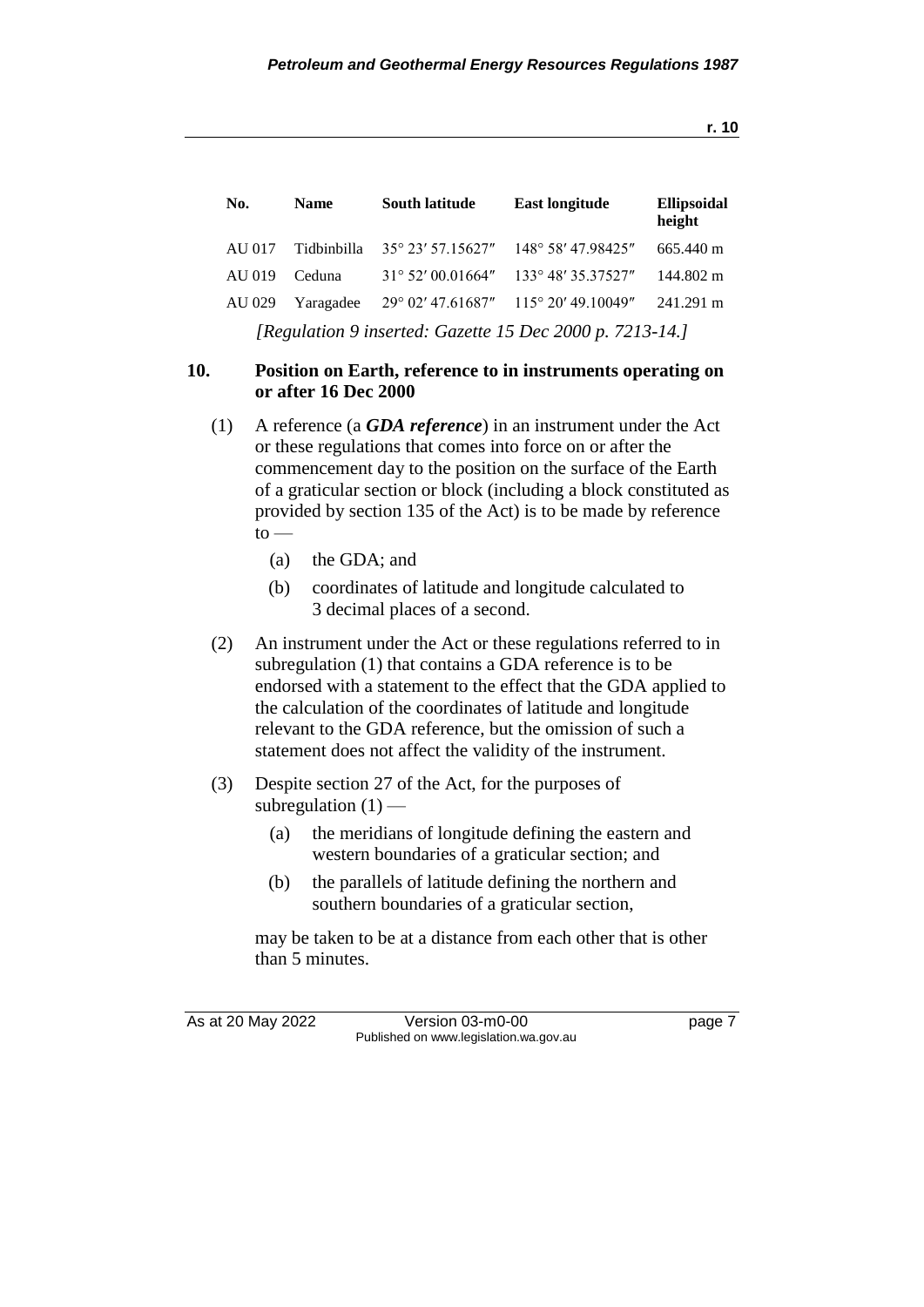| ٠ | ×. | ×. |  |
|---|----|----|--|

(4) In subregulation  $(1)$  —

*commencement day* means the day on which section 7 of the *Acts Amendment (Australian Datum) Act 2000* comes into operation<sup>2</sup>.

*[Regulation 10 inserted: Gazette 15 Dec 2000 p. 7214.]*

### **11. Datum prescribed (Act s. 27(4))**

- (1) Subject to regulation 10, the AGD is the prescribed datum for the purposes referred to in section 27(4) of the Act.
- (2) The AGD is defined by an ellipsoid having a semi-major axis (equatorial radius) of 6 378 160 m and a flattening of 1/298.25 and fixed by the position of the origin being the Johnston Geodetic Station in the Northern Territory of Australia.
- (3) The Johnston Geodetic Station is taken to be situated at
	- (a) 25° 56′ 54.5515″ south latitude and 133° 12′ 30.0771″ east longitude; or
	- (b) where decimal reckoning is used, 25° 56.90919′ south latitude and 133° 12.50129′ east longitude,

and to have a ground level elevation of 571.2 m above the ellipsoid referred to in subregulation (2).

- (4) An instrument in force under the Act or these regulations immediately before the commencement day that contains a reference to the position on the surface of the Earth of a point, line or area determined by reference to the AGD is to be endorsed, if it is practicable to do so, with a statement to the effect that the AGD applied to that determination, but the omission of such a statement does not affect the validity of the instrument.
- (5) If, in relation to an instrument referred to in subregulation (4), coordinates calculated by reference to the AGD are to be converted to coordinates calculated by reference to the GDA,

page 8 Version 03-m0-00 As at 20 May 2022 Published on www.legislation.wa.gov.au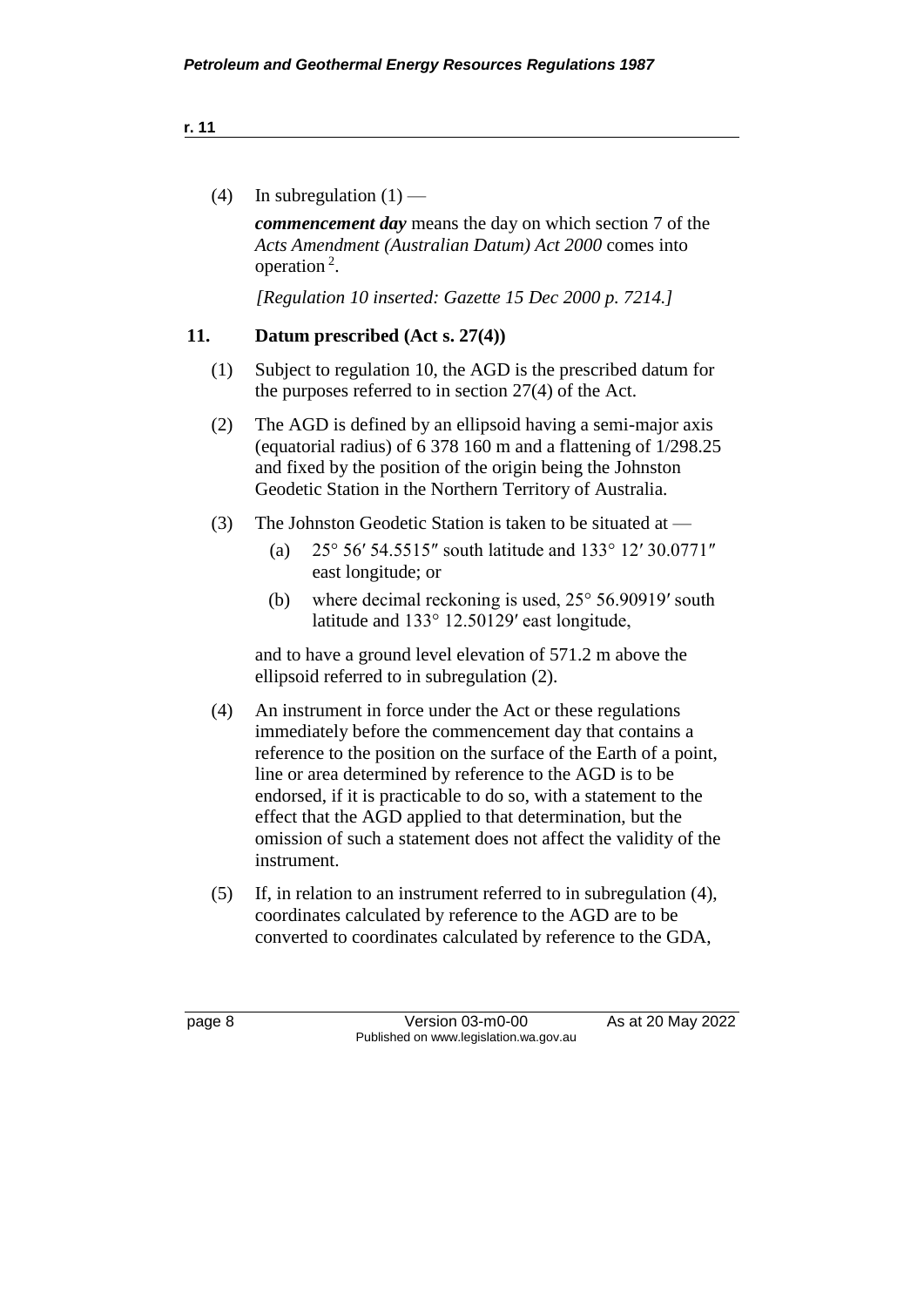the conversion is to be made using the National Transformation Version 2 (NTV2) grid file transformation.

*[Regulation 11 inserted: Gazette 15 Dec 2000 p. 7215.]*

#### **12. Transitional provision: operation of r. 3**

(1) In this regulation  $-$ 

*regulation 3* has the meaning given in Schedule 2 clause 1 of the Act.

- (2) This regulation is made for the purposes of Schedule 2 clause 3(4) of the Act.
- (3) Regulation 3 as continued in force under Schedule 2 clause 3(3)(b) of the Act is, for the purposes of its application under that paragraph, deleted.

*[Regulation 12 inserted: Gazette 30 Jun 2015 p. 2344.]*

As at 20 May 2022 Version 03-m0-00 page 9 Published on www.legislation.wa.gov.au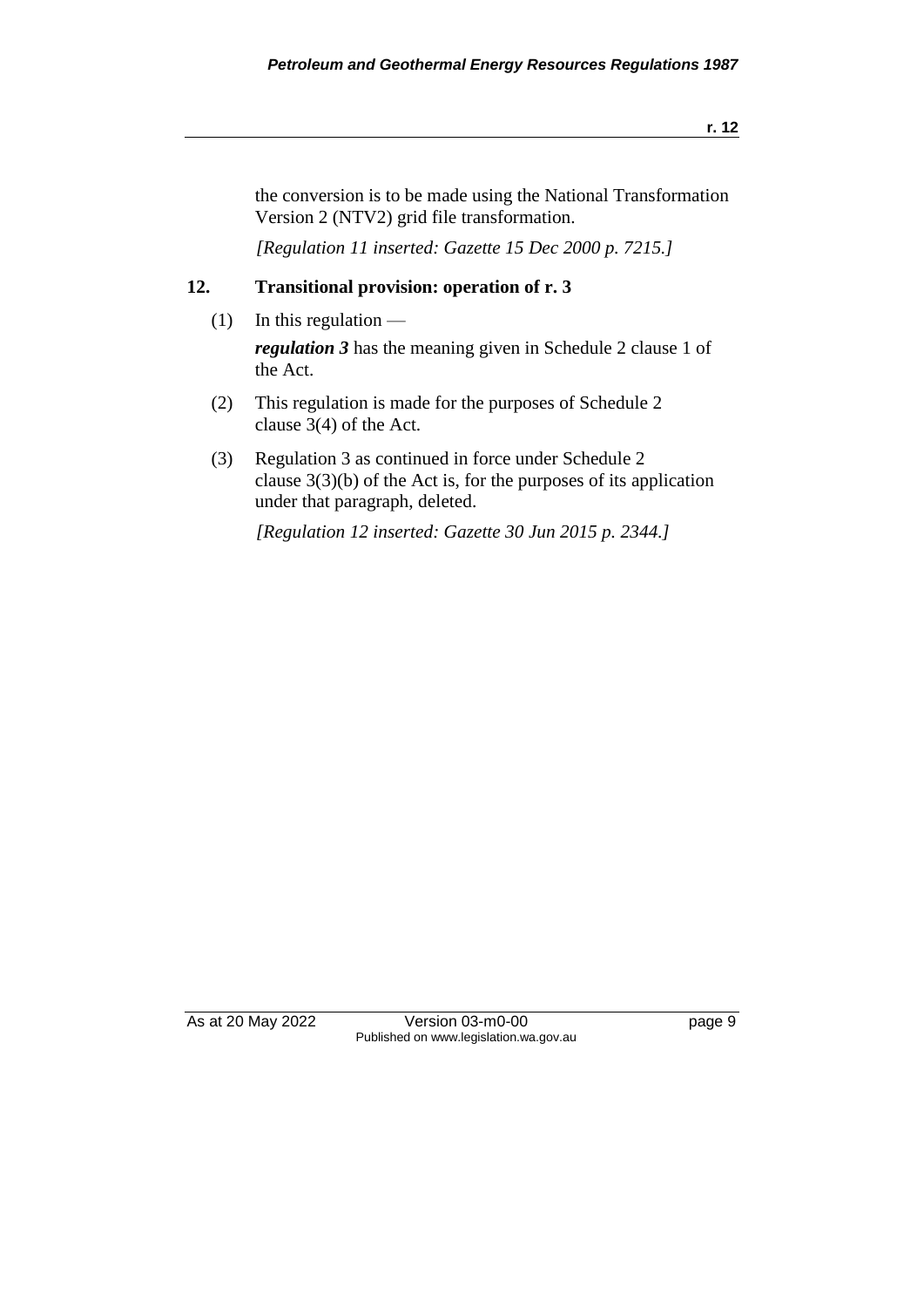# **Schedule 1 — Prescribed fees**

 $[r. 3(1)]$ 

| Column 1<br><b>Item</b> | Column <sub>2</sub><br><b>Provision of Act</b> | Column 3<br>Amount of prescribed fee<br>\$) |
|-------------------------|------------------------------------------------|---------------------------------------------|
| 1.                      | s. $31(1)(f)$                                  | 7 550.00                                    |
| 2.                      | s. $34(1)(a)$                                  | 7 190.00                                    |
| 3.                      | s. $37A(2)(e)$                                 | 7 190.00                                    |
| 4.                      | s. $40(2)(c)$                                  | 7 550.00                                    |
| 5.                      | s. $43B(1)(f)$                                 | 7 190.00                                    |
| 6.                      | s. $43F(3)(d)$                                 | 7 190.00                                    |
| 7.                      | s. $48A(2)(e)$                                 | 7 190.00                                    |
| 8.                      | s. $48CA(3)(d)$                                | 7 190.00                                    |
| 9.                      | s. $48F(2)(d)$                                 | 7 190.00                                    |
| 10.                     | s. $51(1)(e)$                                  | 7 550.00                                    |
| 11.                     | s. $58(1)(a)$                                  | 7 550.00                                    |
| 12.                     | s. $61(2)(e)$                                  | 7 550.00                                    |
| 13.                     | s. $64(2)(d)$                                  | 7 190.00                                    |
| 14.                     | s. $73(2)$                                     | 142.00                                      |
| 15.                     | s. $73(3)(b)$                                  | 142.00                                      |
| 16.                     | s. 80(1)                                       | 142.00                                      |

*[Heading inserted: SL 2021/85 r. 28.]*

page 10 Version 03-m0-00 As at 20 May 2022 Published on www.legislation.wa.gov.au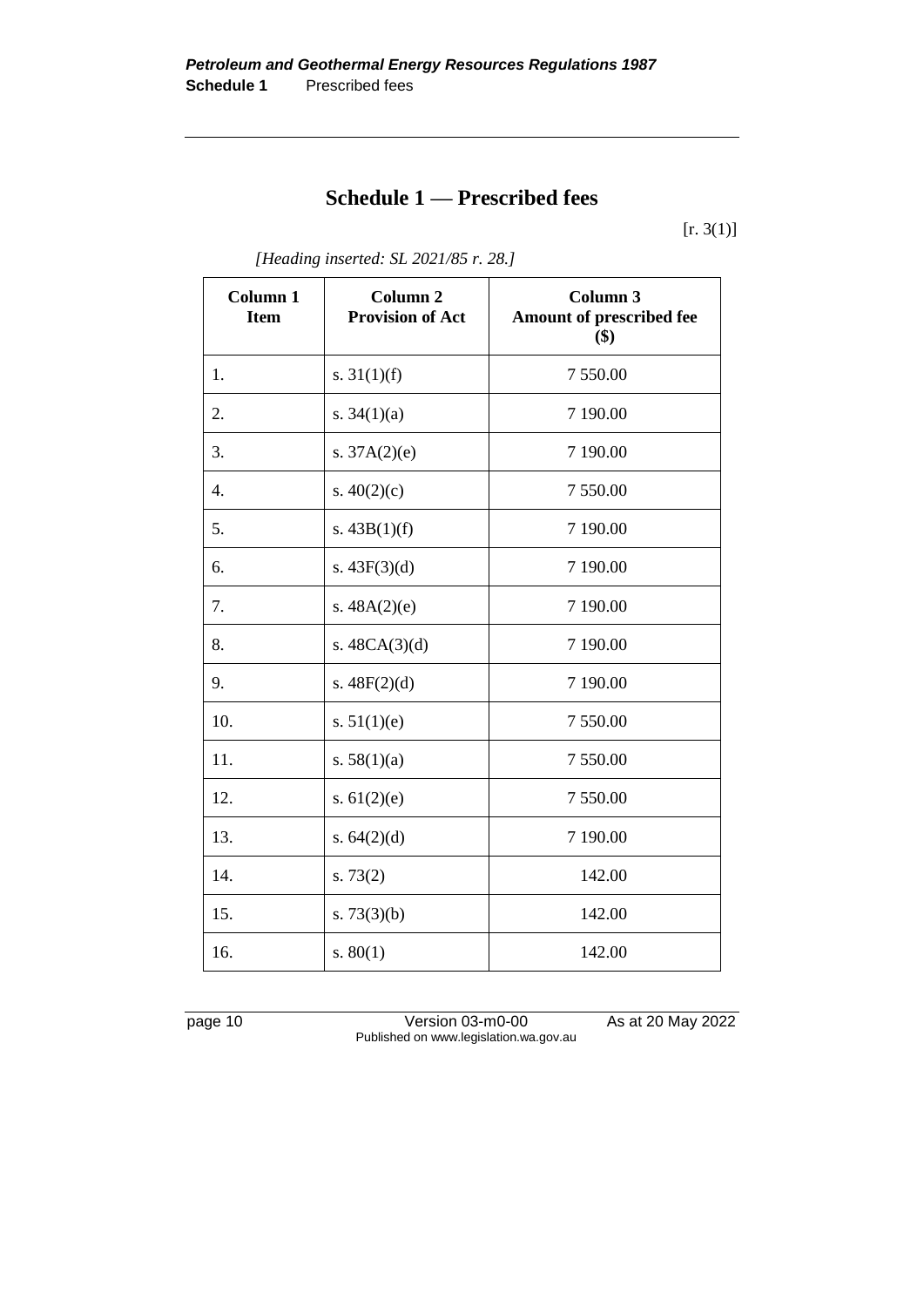| Column 1<br><b>Item</b> | Column 2<br><b>Provision of Act</b> | Column 3<br>Amount of prescribed fee |
|-------------------------|-------------------------------------|--------------------------------------|
| 17.                     | s. $81(3)$                          | 142.00                               |
| 18.                     | s. $105(2)(d)$                      | 7 550.00                             |
| 19.                     | s. $137(a)$                         | 2 400.00                             |

*[Schedule 1 inserted: SL 2021/85 r. 28.]*

As at 20 May 2022 Version 03-m0-00 page 11 Published on www.legislation.wa.gov.au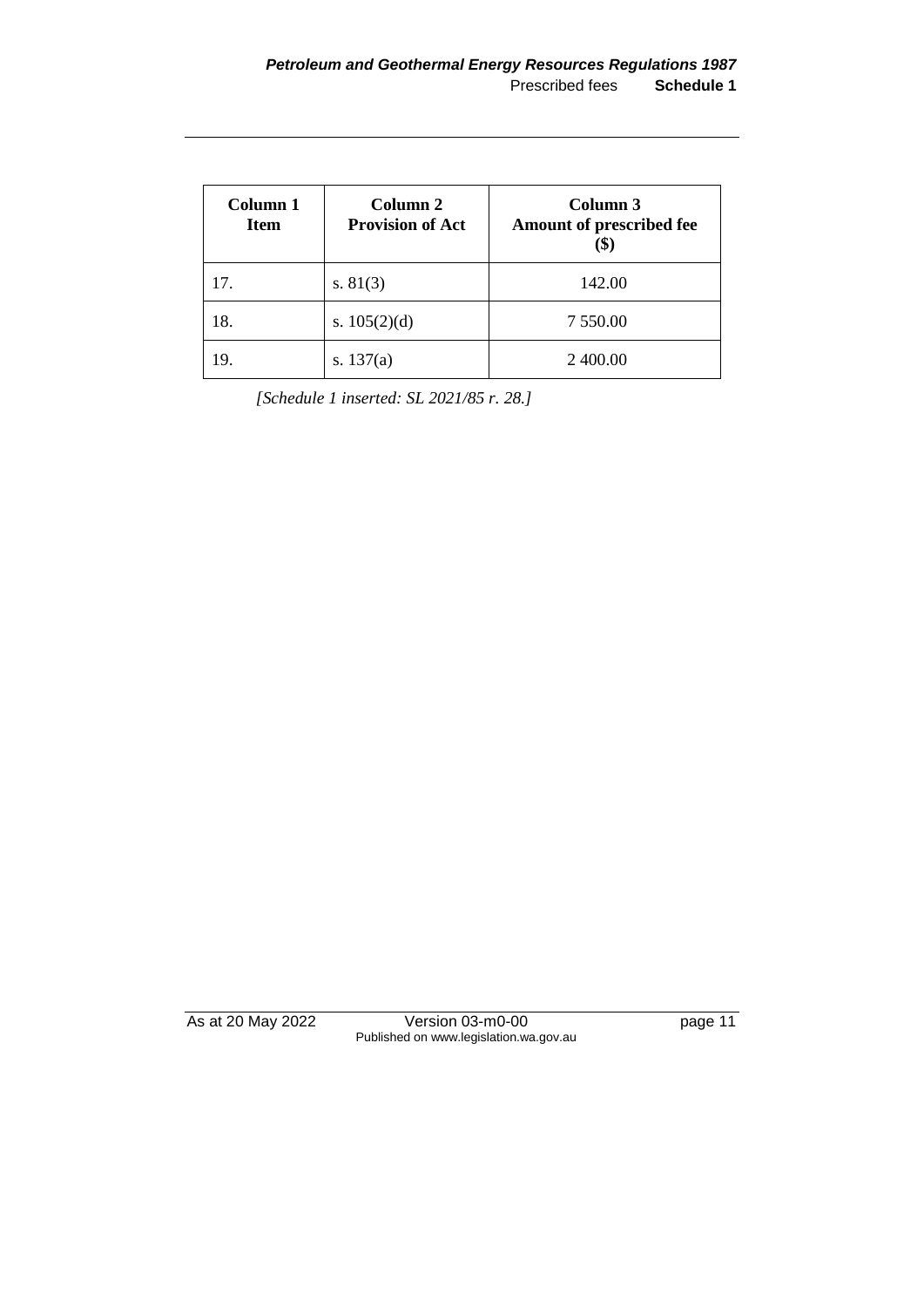# **Schedule 2**

[Regulation 4]

*Petroleum and Geothermal Energy Resources Act 1967*

*Petroleum and Geothermal Energy Resources Regulations 1987*

#### **Form of instrument of transfer of title under section 72 of** *Petroleum and Geothermal Energy Resources Act 1967* **<sup>3</sup>**

|     | In witness of this transfer the parties to the transfer have affixed their respective                                                                                                                                                                                                   |
|-----|-----------------------------------------------------------------------------------------------------------------------------------------------------------------------------------------------------------------------------------------------------------------------------------------|
|     |                                                                                                                                                                                                                                                                                         |
|     | (7)<br>(6)                                                                                                                                                                                                                                                                              |
| (1) | Delete whichever is inapplicable.                                                                                                                                                                                                                                                       |
| (2) | Here insert the name of the transferor, or, if there are 2 or more<br>transferors, the name of each transferor.                                                                                                                                                                         |
| (3) | Here insert the type (e.g. exploration permit, production licence), and<br>number, of the property transferred that is a title as defined in section 69J<br>of the Act.                                                                                                                 |
| (4) | Here insert the value of the consideration for the transfer or the value of<br>the title transferred. If the transfer of the title is pursuant to a dealing<br>which has been approved and registered under the Act, insert a reference<br>that is sufficient to identify that dealing. |
| (5) | Here insert the name and address of the transferee, or, if there are 2 or<br>more transferees, the name and address of each transferee.                                                                                                                                                 |
| (6) | Here affix the common seal or signature of the transferor or of each<br>transferor, as the case may be.                                                                                                                                                                                 |
| (7) | Here affix the common seal or signature of the transferee or of each<br>transferee, as the case may be.                                                                                                                                                                                 |
|     | [Schedule 2 inserted: Gazette 28 Sep 1990 p. 5102; amended: Gazette<br>23 Jun 2009 p. 2474.]                                                                                                                                                                                            |

page 12 Version 03-m0-00 As at 20 May 2022 Published on www.legislation.wa.gov.au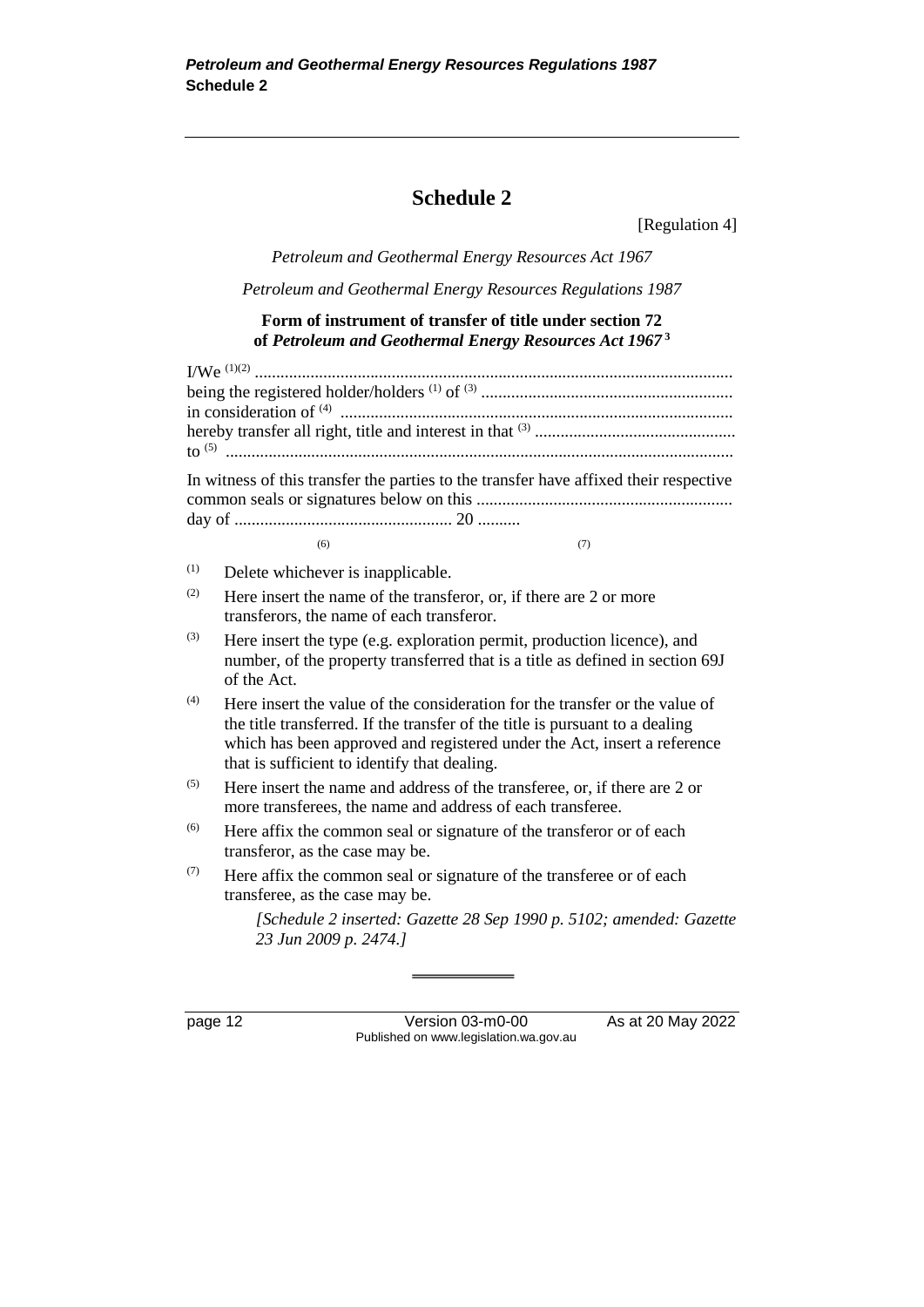# **Notes**

This is a compilation of the *Petroleum and Geothermal Energy Resources Regulations 1987* and includes amendments made by other written laws. For provisions that have come into operation, and for information about any reprints, see the compilation table. For provisions that have not yet come into operation see the uncommenced provisions table.

## **Compilation table**

| <b>Citation</b>                                                                                         | <b>Published</b>          | <b>Commencement</b>                                                                |
|---------------------------------------------------------------------------------------------------------|---------------------------|------------------------------------------------------------------------------------|
| Petroleum Regulations 1987 <sup>4</sup>                                                                 | 23 Oct 1987<br>p. 3971-2  | 23 Oct 1987                                                                        |
| Petroleum Amendment<br>Regulations 1990                                                                 | 28 Sep 1990<br>p. 5100-2  | 1 Oct 1990 (see r. 2 and <i>Gazette</i><br>28 Sep 1990 p. 5099)                    |
| Petroleum Amendment<br>Regulations 1991                                                                 | 28 Jun 1991<br>p. 3228    | 28 Jun 1991                                                                        |
| Petroleum Amendment<br>Regulations 1993                                                                 | 24 Dec 1993<br>p. 6831    | 24 Dec 1993                                                                        |
| Petroleum Amendment<br>Regulations 1994                                                                 | 20 May 1994<br>p. 2124-5  | 20 May 1994                                                                        |
| Petroleum Amendment<br>Regulations (No. 2) 1994                                                         | 22 Jul 1994<br>p. 3779-80 | 22 Jul 1994 (see r. 2 and Gazette<br>22 Jul 1994 p. 3728)                          |
| Petroleum Amendment<br>Regulations 2000                                                                 | 8 Feb 2000<br>p. 454-5    | 8 Feb 2000                                                                         |
| Petroleum Amendment<br>Regulations (No. 2) 2000                                                         | 27 Jun 2000<br>p. 3252    | 1 Jul 2000 (see r. 2)                                                              |
| Petroleum Amendment<br>Regulations (No. $3)$ ) 2000                                                     | 15 Dec 2000<br>p. 7212-15 | 16 Dec 2000 (see r. 2 and <i>Gazette</i><br>15 Dec 2000 p. 7201)                   |
| Reprint of the <i>Petroleum Regulations 1987</i> as at 4 May 2001<br>(includes amendments listed above) |                           |                                                                                    |
| Petroleum Amendment<br>Regulations 2002                                                                 | 28 Jun 2002<br>p. 3090-1  | 1 Jul 2002 (see r. 2)                                                              |
| Petroleum Amendment<br>Regulations 2003                                                                 | 28 Feb 2003<br>p. 669-70  | 28 Feb 2003                                                                        |
| Petroleum Amendment<br><b>Regulations 2009</b>                                                          | 23 Jun 2009<br>p. 2471-4  | r. 1 and 2: 23 Jun 2009<br>(see r. $2(a)$ );<br>Regulations other than r. 1 and 2: |

**Reprint 2: The** *Petroleum and Geothermal Energy Resources Regulations 1987* **as at 21 Aug 2009** (includes amendments listed above)

As at 20 May 2022 Version 03-m0-00 Page 13 Published on www.legislation.wa.gov.au

1 Jul 2009 (see r. 2(b))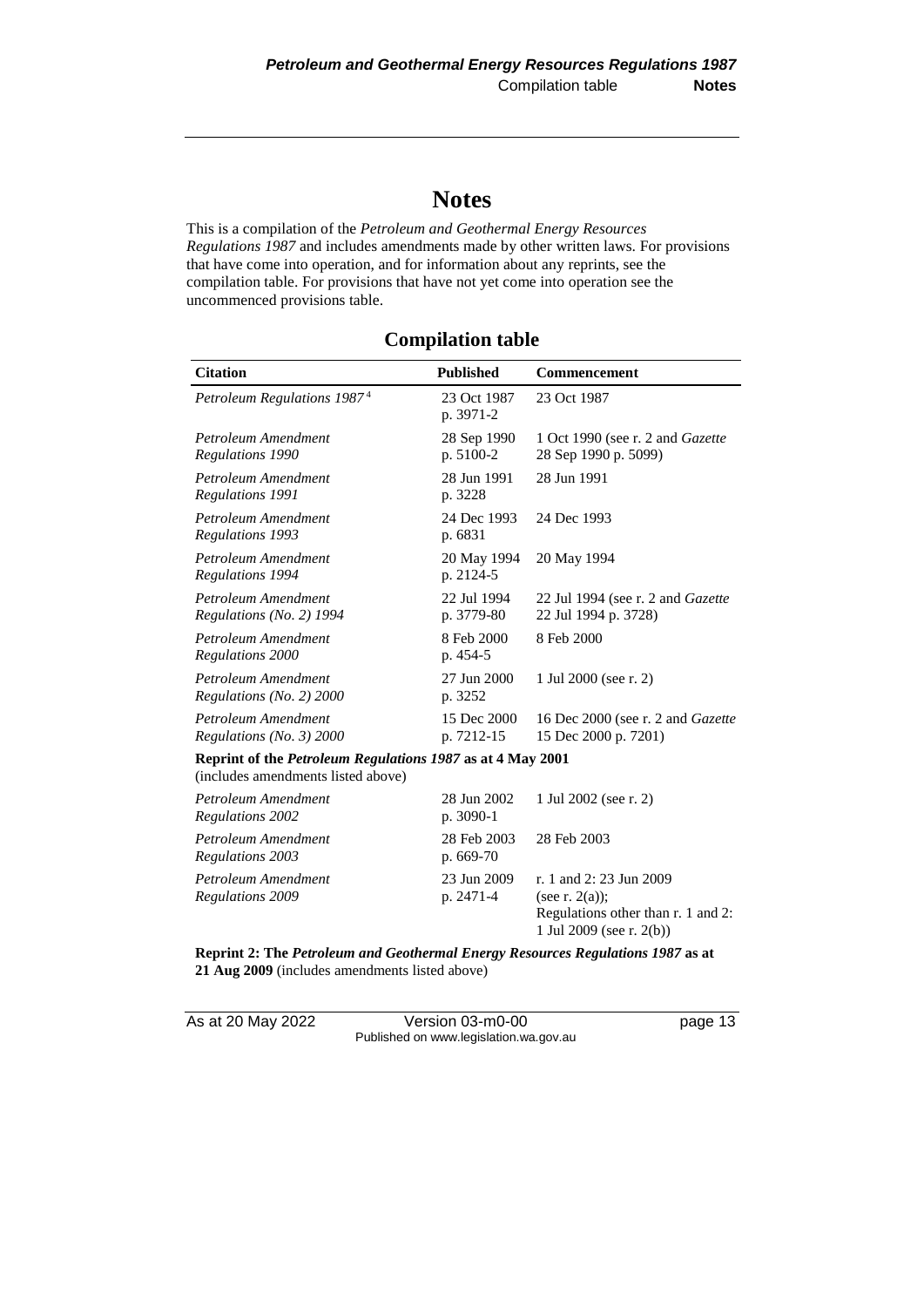| <b>Citation</b>                                                                           | <b>Published</b>          | <b>Commencement</b>                                                                                                                                       |
|-------------------------------------------------------------------------------------------|---------------------------|-----------------------------------------------------------------------------------------------------------------------------------------------------------|
| Petroleum and Geothermal Energy<br>Resources Amendment<br>Regulations 2010                | 9 Feb 2010<br>p. 271      | r. 1 and 2: 9 Feb 2010<br>(see r. $2(a)$ );<br>Regulations other than r. 1 and 2:<br>10 Feb 2010 (see r. 2(b))                                            |
| Petroleum and Geothermal Energy<br><b>Resources Amendment Regulations</b><br>(No. 2) 2010 | 11 May 2010<br>p. 1816-18 | r. 1 and 2: 11 May 2010<br>(see r. $2(a)$ );<br>Regulations other than r. 1 and 2:<br>12 May 2010 (see r. 2(b))                                           |
| Petroleum and Geothermal Energy<br><b>Resources Amendment Regulations</b><br>(No. 3) 2010 | 16 Jul 2010<br>p. 3357-9  | r. 1 and 2: 16 Jul 2010<br>(see r. $2(a)$ );<br>Regulations other than r. 1 and 2:<br>17 Jul 2010 (see r. 2(b)(ii))                                       |
| Petroleum and Geothermal Energy<br>Resources Amendment<br>Regulations 2011                | 24 May 2011<br>p. 1898-9  | r. 1 and 2: 24 May 2011<br>(see r. $2(a)$ );<br>Regulations other than r. 1 and 2:<br>25 May 2011 (see r. 2(b) and<br><i>Gazette</i> 24 May 2011 p. 1892) |
| Petroleum and Geothermal Energy<br><b>Resources Amendment Regulations</b><br>(No. 2) 2011 | 1 Jul 2011<br>p. 2734-6   | r. 1 and 2: 1 Jul 2011<br>(see r. $2(a)$ );<br>Regulations other than r. 1 and 2:<br>1 Jul 2011 (see r. $2(b)$ )                                          |
| Petroleum and Geothermal Energy<br>Resources Amendment<br>Regulations 2012                | 12 Jun 2012<br>p. 2463-4  | r. 1 and 2: 12 Jun 2012<br>(see r. $2(a)$ );<br>Regulations other than r. 1 and 2:<br>1 Jul 2012 (see r. 2(b))                                            |

**Reprint 3: The** *Petroleum and Geothermal Energy Resources Regulations 1987* **as at 1 Feb 2013** (includes amendments listed above)

| Petroleum and Geothermal Energy<br>Resources Amendment<br>Regulations 2014                | 25 Feb 2014<br>p. $498-500$ | r. 1 and 2: 25 Feb 2014<br>(see r. $2(a)$ );<br>Regulations other than r. 1 and 2:<br>26 Feb 2014 (see r. 2(b))                                              |
|-------------------------------------------------------------------------------------------|-----------------------------|--------------------------------------------------------------------------------------------------------------------------------------------------------------|
| Petroleum and Geothermal Energy<br><b>Resources Amendment Regulations</b><br>(No. 2) 2014 | 17 Jun 2014<br>p. 1982-3    | r. 1 and 2: 17 Jun 2014<br>(see r. $2(a)$ );<br>Regulations other than r. 1 and 2:<br>1 Jul 2014 (see r. 2(b))                                               |
| Petroleum and Geothermal Energy<br>Resources Amendment<br>Regulations 2015                | 30 Jun 2015<br>p. 2344      | r. 1 and $2: 30$ Jun $2015$<br>(see r. $2(a)$ );<br>Regulations other than r. 1 and 2:<br>1 Jul 2015 (see r. 2(b) and <i>Gazette</i><br>30 Jun 2015 p. 2321) |

page 14 Version 03-m0-00 As at 20 May 2022 Published on www.legislation.wa.gov.au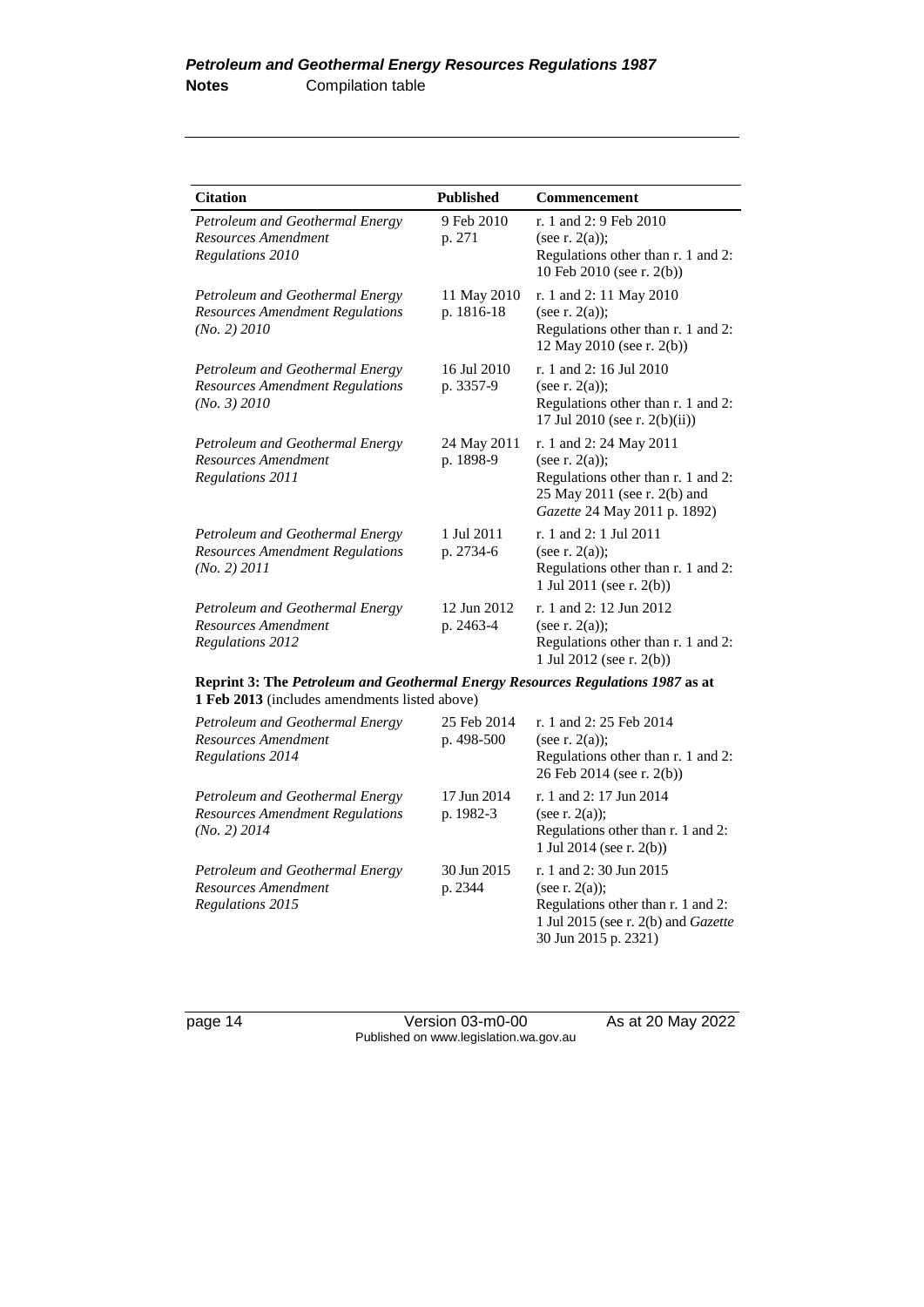| <b>Citation</b>                                                                                   | <b>Published</b>           | <b>Commencement</b>                                                                                           |
|---------------------------------------------------------------------------------------------------|----------------------------|---------------------------------------------------------------------------------------------------------------|
| Petroleum and Geothermal Energy<br>Resources Amendment<br>Regulations (No. 2) 2015                | 30 Jun 2015<br>p. 2346-7   | r. 1 and 2:30 Jun 2015<br>(see r. $2(a)$ );<br>Regulations other than r. 1 and 2:<br>1 Jul 2015 (see r. 2(b)) |
| Mines and Petroleum Regulations<br>Amendment (Fees and Levies)<br>Regulations 2016 Pt. 11         | 24 Jun 2016<br>p. 2325-34  | 1 Jul 2016 (see r. 2(b))                                                                                      |
| Mines and Petroleum Regulations<br>Amendment (Fees and Charges)<br>Regulations 2017 Pt. 15        | 23 Jun 2017<br>p. 3279-309 | 1 Jul 2017 (see r. 2(b))                                                                                      |
| Mines and Petroleum Regulations<br>Amendment (Fees and Charges)<br><i>Regulations 2018 Pt. 15</i> | 25 Jun 2018<br>p. 2297-324 | 1 Jul 2018 (see r. 2(b))                                                                                      |
| Mines and Petroleum Regulations<br>Amendment (Fees and Charges)<br>Regulations 2019 Pt. 14        | 18 Jun 2019<br>p. 2040-56  | 1 Jul 2019 (see r. 2(b))                                                                                      |
| Mines and Petroleum Regulations<br>Amendment (Fees and Charges)<br><i>Regulations 2020 Pt. 7</i>  | SL 2020/93<br>26 Jun 2020  | 1 Jul 2020 (see r. $2(b)$ )                                                                                   |
| Mines and Petroleum Regulations<br>Amendment (Fees and Charges)<br>Regulations 2021 Pt. 11        | SL 2021/85<br>21 Jun 2021  | 1 Jul 2021 (see r. 2(b))                                                                                      |

## **Uncommenced provisions table**

To view the text of the uncommenced provisions see *Subsidiary legislation as made* on the WA Legislation website.

| <b>Citation</b>                                                 | <b>Published</b>          | <b>Commencement</b>      |
|-----------------------------------------------------------------|---------------------------|--------------------------|
| Mines and Petroleum Regulations<br>Amendment (Fees and Charges) | SL 2022/58<br>20 May 2022 | 1 Jul 2022 (see r. 2(b)) |
| <i>Regulations 2022 Pt. 9</i>                                   |                           |                          |

#### **Other notes**

- <sup>1</sup> The *Acts Amendment (Petroleum) Act 1990* (other than s. 32) came into operation 1 Oct 1990 (see *Gazette* 28 Sep 1990 p. 5099).
- <sup>2</sup> Commencement day was 16 Dec 2000 (see *Gazette* 15 Dec 2000 p. 7201).
- <sup>3</sup> Formerly referred to the *Petroleum Act 1967* the short title of which was changed to the *Petroleum and Geothermal Energy Resources Act 1967* by the *Petroleum*

As at 20 May 2022 Version 03-m0-00 page 15 Published on www.legislation.wa.gov.au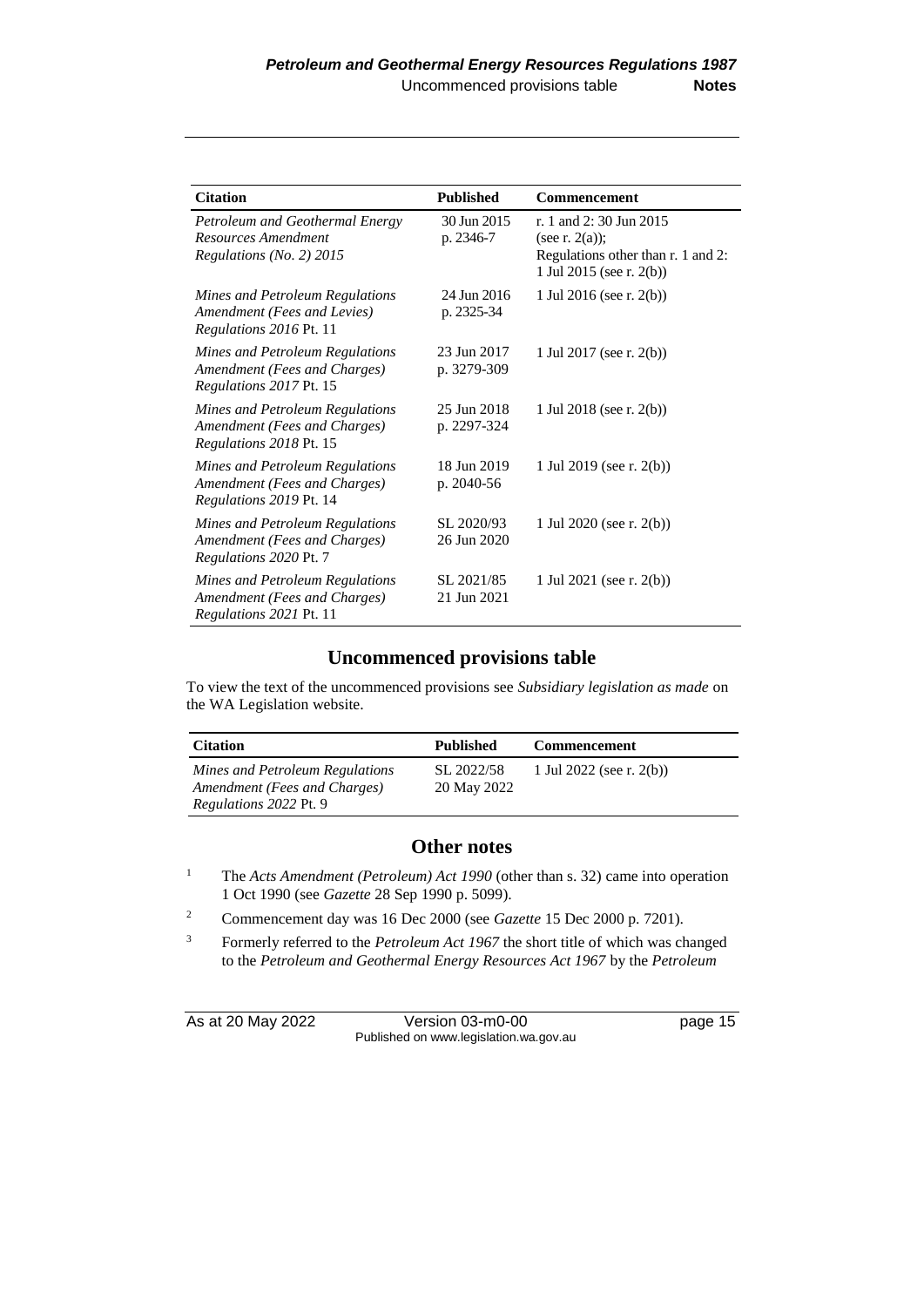*Amendment Act 2007* s. 5. Reference changed under the *Reprints Act 1984* s. 7(3)(gb).

<sup>4</sup> Now known as the *Petroleum and Geothermal Energy Resources Regulations 1987*; citation changed (see note under r. 1).

page 16 Version 03-m0-00 As at 20 May 2022 Published on www.legislation.wa.gov.au